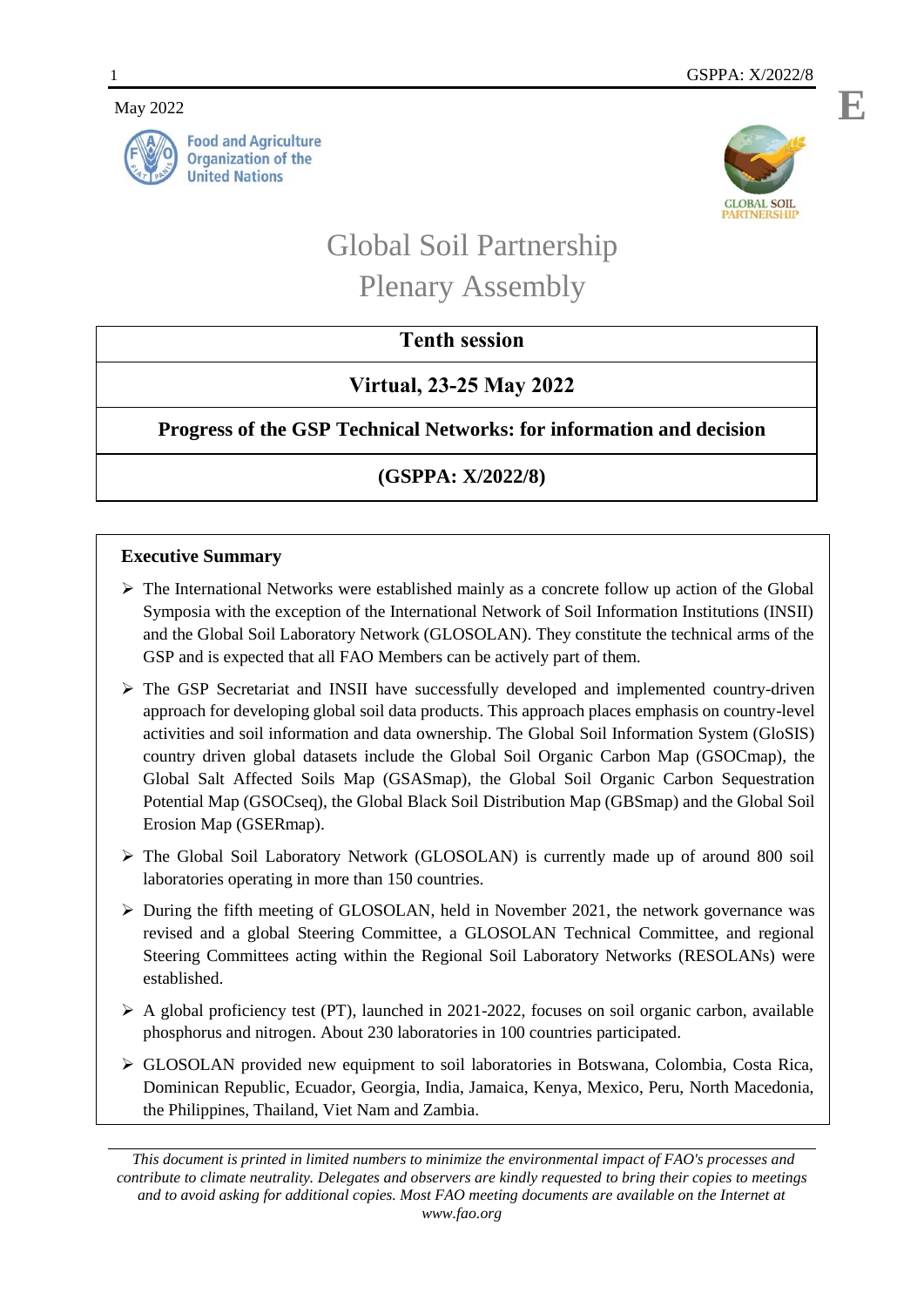- $\triangleright$  The International Network on Fertilizer Analysis (INFA) aims to support the implementation of the International Code of Conduct for the Sustainable Use and Management of Fertilizers. Governance, objectives and performance indicators were endorsed at the Second Meeting of INFA in June, 2022.
- $\triangleright$  INFA is currently made up by 153 soil laboratories operating in more than 80 countries. INFA focuses on three main aspects: (1) to standardize methods and protocols for the analysis of fertilizers, which links to the harmonization of fertilizer quality data; (2) to strengthen the performance of fertilizer laboratories using standardized methods and protocols; and (3) to harmonize fertilizer quality standards (classification and definitions) so that fertilizer information would be comparable and interpretable across laboratories, countries and regions.
- $\triangleright$  The International Network of Black Soils (INBS) is currently composed of 33 FAO Members. The INBS has focused on the preparation of the Global Black Soils map (GBSmap) to be launched at the 10th GSP Plenary Assembly.
- $\triangleright$  The International Network of Salt-Affected Soils (INSAS) was established in 2019 and started to operate in 2021. INSAS currently counts 662 members from 125 countries. The governance and work plan of the network were endorsed at the first meeting of INSAS in April 2021. In 2021, online sessions of the different working groups identified the priority tasks and started to implement them.
- $\triangleright$  The launch of the International Network on Soil Biodiversity (NETSOB) took place on 3 December 2021 in the framework of the World Soil Day official celebration. Four working groups were established to address 1) measurement, assessment and monitoring of soil biodiversity; 2) sustainable use, management, and conservation of soil biodiversity; 3) the economics of soil biodiversity; and 4) policies and legal instruments related to soil biodiversity.
- $\triangleright$  The International Network on Soil Pollution (INSOP) was launched on 22nd April 2022 as part of the International Mother Earth Day celebrations. The launch of the INSOP took place in a virtual format where its workplan was formulated and its governance established.

# **Suggested actions by the GSP Plenary Assembly**

The Plenary Assembly may wish to:

### **International Network of Soil Information Institutions (INSII)**

- $\triangleright$  welcome the efforts made by INSII to produce soil maps following a country-driven approach and capacity development to build a robust Global Soil Information System;
- $\triangleright$  recognize the efforts made by INSII for the development and launch of the Global Soil Organic Carbon Sequestration Potential Map (GSOCseq), Global Salt Affected Soils Map (GSASmap) and Global Black Soil Distribution Map (GBSmap); update of the Global Soil Organic Carbon Map (GSOCmap) and *recognise* the efforts made to date for the Global Soil Erosion Map (GSERmap), and Global Soil Nutrients Map (GSNmap) and encourage countries to prepare national datasets as per the technical specifications endorsed by INSII;
- $\triangleright$  invite countries to establish national soil information systems country-driven global data products on soil threats and basic soil properties, as per INSII guidelines and with the GSP Secretariat support; and
- $\triangleright$  further invite resource partners to support the establishment of GloSIS and SoilSTAT.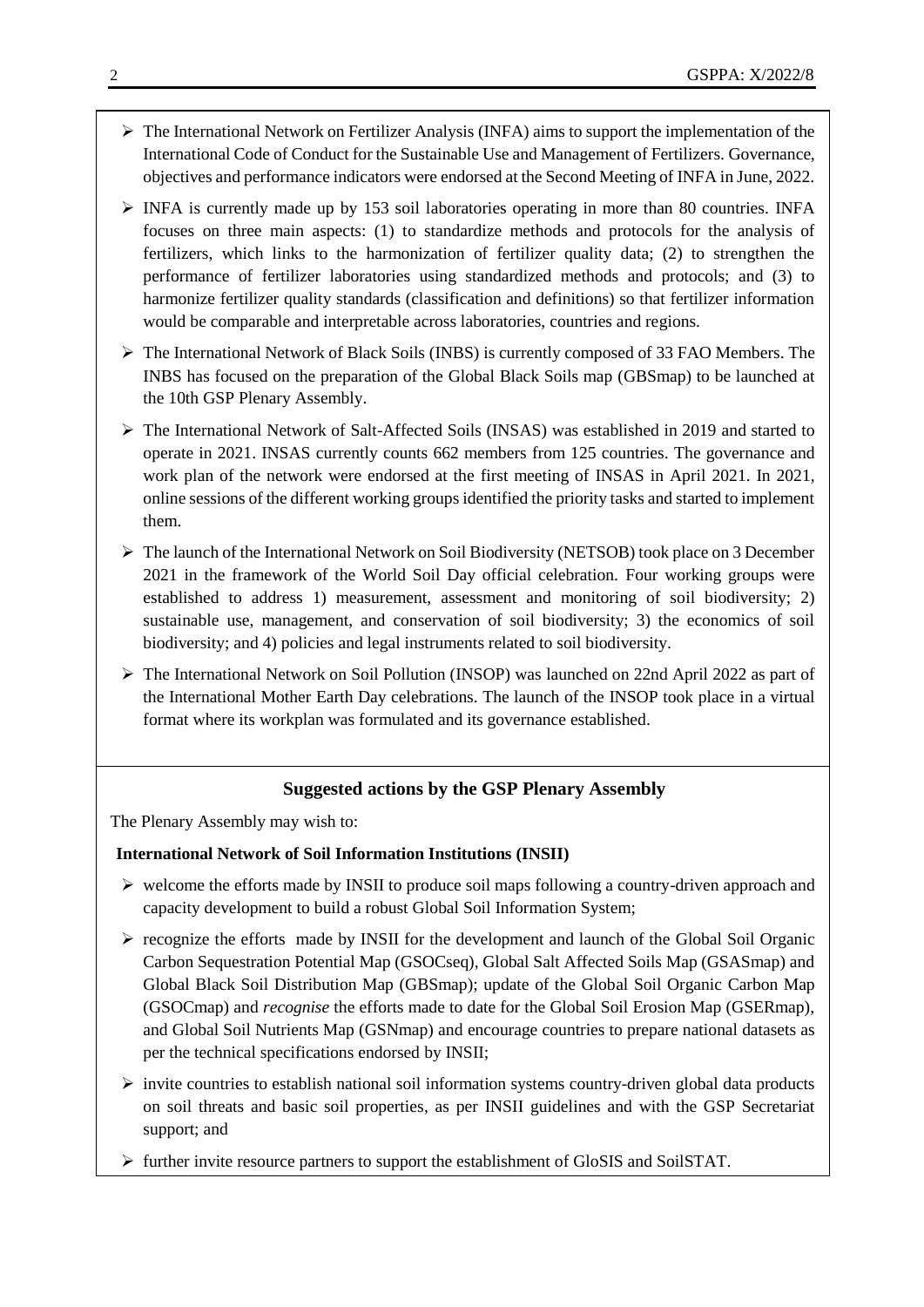# **Global Soil Laboratory Network (GLOSOLAN)**

- $\triangleright$  welcome the progress made in the preparation of standard operating procedures, training material and other awareness-raising materials prepared by the GLOSOLAN as well as the continued work of the RESOLANs and the GLOSOLAN spectroscopy initiative;
- $\triangleright$  encourage national soil laboratories to join the network and implement the standard Operating Procedures harmonized by GLOSOLAN;
- $\triangleright$  invite resource partners to support GLOSOLAN activities and the National Soil Laboratory Networks;
- $\triangleright$  facilitate the implementation of the Resolution on the international exchange of soil samples for research purposes under GLOSOLAN, which was endorsed at the 27th Session of the FAO Committee on Agriculture (COAG), and promote the organization of national proficiency tests;
- $\triangleright$  contribute with information on national legislations on the import/export of soil samples to further develop the Soil Import Legislation database (SIMPLE);
- $\triangleright$  encourage national soil laboratories to participate on the Global Assessment of Soil Laboratories 2022; and
- $\triangleright$  invite countries to consider developing actively soil spectral laboratories, national soil spectral library and the estimation service, under the framework of GLOSOLAN – Spec.

#### **International Network on Fertilizer Analysis (INFA)**

- $\triangleright$  encourage soil laboratories and other key stakeholders to join INFA and implement recommended activities including harmonization, policy and regulations;
- $\triangleright$  facilitate the activities related to the intercomparison tests to be performed (i.e., shipping and receiving of fertilizer samples);
- $\triangleright$  support the adoption of the principles of the International Code of Conduct for the Sustainable Use and Management of Fertilizers at levels within the country, as appropriate**.**

### **International Network of Black Soils (INBS)**

- $\triangleright$  invite interested FAO Members to join the INBS; and
- $\triangleright$  welcome the Global Black Soils map and foster its use for decision-making.encourage the preparation of a global international agreement towards the protection, conservation and sustainable management of Black Soils and submit it to the 11th Plenary Assembly in 2023.

# **International Network of Salt-Affected Soils (INSAS)**

- encourage FAO Members facing soil salinity issues to join INSAS and participate in the different activities of the network to sustainably manage these soils and restore them where needed; and
- $\triangleright$  encourage the GSP Secretariat and INSAS to facilitate, as appropriate, the implementation of the outcomes of the Global Symposium on Salt-affected Soils.

### **International Network on Soil Biodiversity (NETSOB)**

- $\triangleright$  welcome the establishment of NETSOB and support its work plan;
- $\triangleright$  encourage countries and stakeholders to join NETSOB and participate in its different activities to strengthen knowledge on the measurement, assessment, monitoring and sustainable use of soil biodiversity; and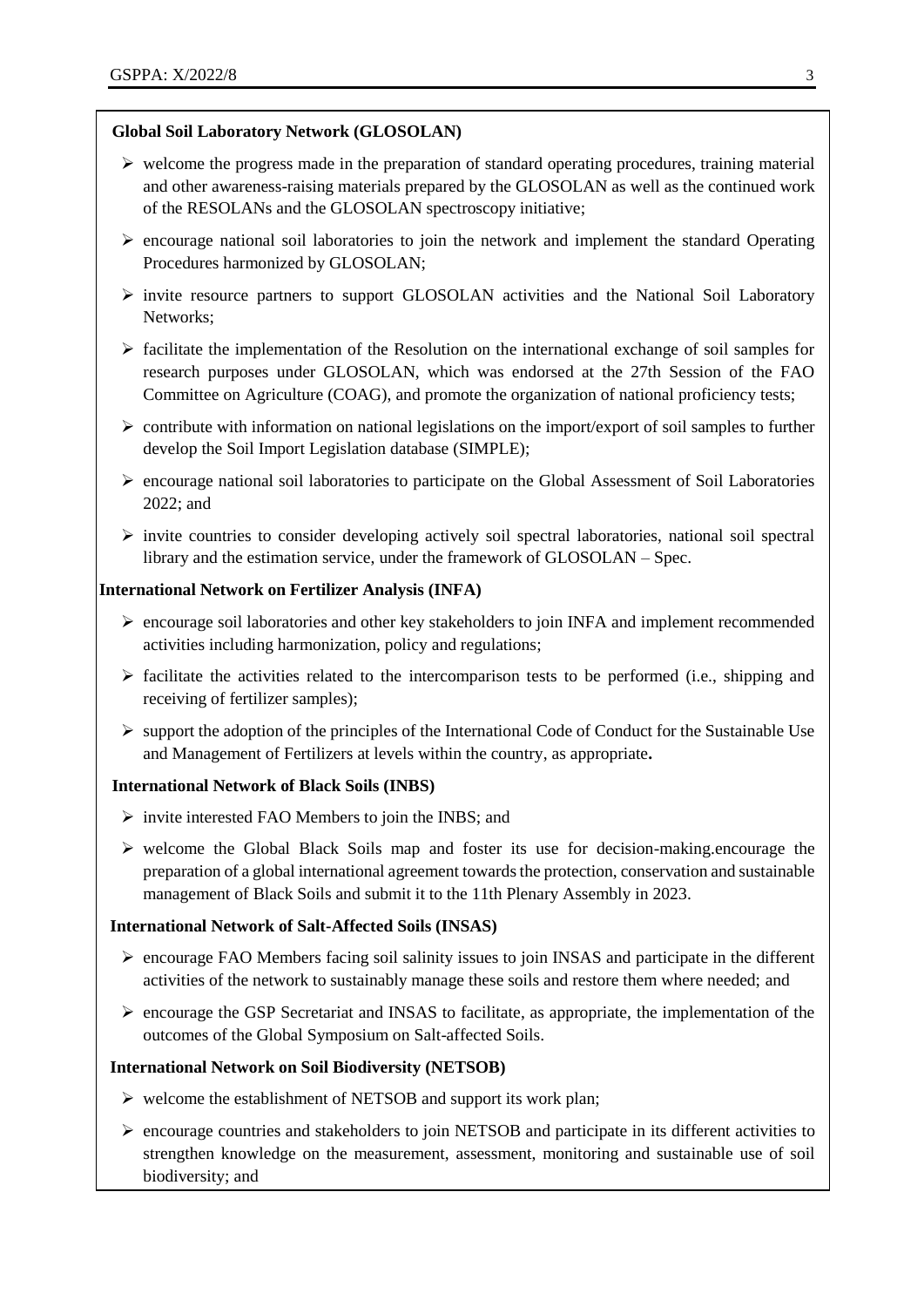welcome the establishment of the Global Soil Health and Biodiversity Observatory (GLOSOB) and encourage Members and resource partners to support it.

## **International Network on Soil Pollution (INSOP)**

- $\triangleright$  welcome the establishment of the network and support its work plan; and
- $\triangleright$  encourage all FAO Members to join INSOP and participate in its different activities of the network to stop soil pollution and achieve the global goal of zero pollution, by improving knowledge and strengthening technical capacities and legislative frameworks for the prevention of soil pollution and sharing experiences and technologies for the sustainable management and remediation of polluted soils.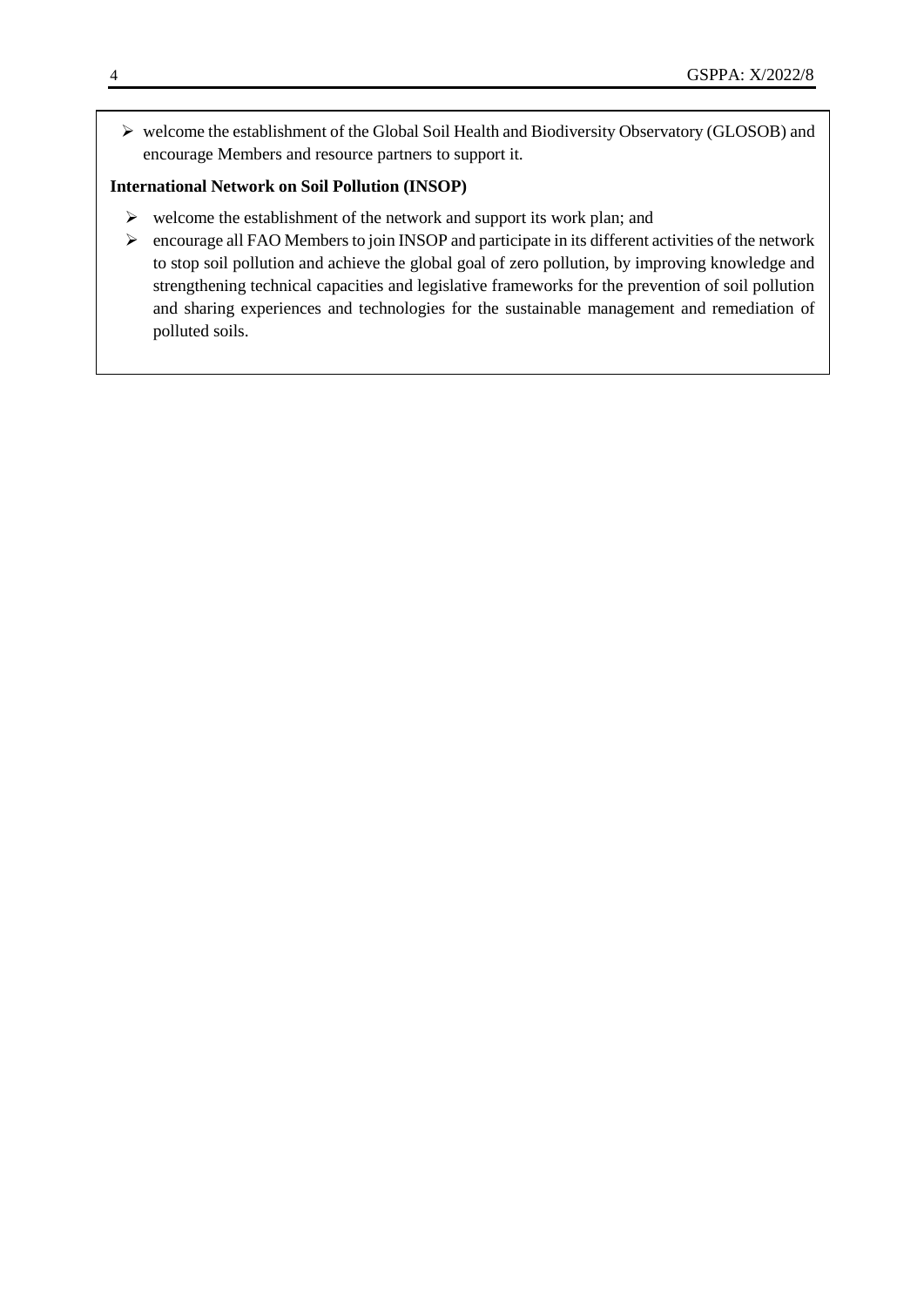## **8.1 International Network of Soil Information Institutions (INSII)**

- 1. The [International Network of Soil Information Institutions \(INSII\)](https://www.fao.org/global-soil-partnership/insii/en/) facilitates the development of national soil information systems and country driven soil data products to support evidencebased decision making by establishing the Global Soil Information System (GloSIS) and SoilSTAT.
- 2. The [7th INSII meeting](https://www.fao.org/3/cb8348en/cb8348en.pdf) was held on 9-11 November 2021. The [meeting](https://www.fao.org/3/cb8348en/cb8348en.pdf) reviewed the progress and status on the implementation of relevant activities, GloSIS and its data products, and discussed the implementation of future activities.
- 3. To date, more than 1 000 national experts from 120 countries were trained on soil data management, digital soil mapping, soil modelling following on the job training to prepare the various INSII products (GSOCmap, GSASmap, GSOCseq, GBSmap).
- 4. As stated in the new GSP Action Framework 2022-2030 developed by an Open-Ended Working Group (OEWG), INSII's role in the development, and subsequently monitoring and reporting of key performance indicators will be central.

#### **Global Soil Organic Carbon Map (GSOCmap)**

- 5. The Global Soil Organic Carbon Map (GSOCmap) was released in 2017 as v1.0 and updated in 2019 to v1.2, 2020 to v1.5 and 2022 to v1.6.
- 6. The GSP Secretariat has been taking necessary steps for a major GSOCmap update to version 2.0 that will include additional depths, higher resolution, better uncertainty assessment, single digital soil mapping approach, simplified data processing and new set of covariates.

#### **Global Soil Organic Carbon Sequestration Potential Map (GSOCseq)**

- 7. The preparation of the Global Soil Organic Carbon Sequestration Potential Map (GSOCseq) consists of 29 layers hosted on the [GloSIS Global Platform](http://54.229.242.119/GloSIS/) (Beta).
- 8. The GSOCseq Technical Report after undergoing an extensive round of review by relevant technical networks and experts, was published in March 2022. The [GSOCseq Technical Report](https://www.fao.org/documents/card/en/c/cb9002en/) is a companion document to the GSOCseq v1.1. It presents its methodology, the country-driven process, its main findings and way forward.
- 9. The [GSOCseq brochure](https://www.fao.org/documents/card/en/c/cb8913en) was published. It provides a user-friendly at glance description of the GSOCseq, including its main objectives, the country-driven process and main findings.
- 10. Following a country-driven approach, the launch of the GSOCseq was made possible through an extensive capacity development program which supported 95 national experts from 26 countries in producing their national GSOCseq layers. The [GSOCseq Technical Manual](https://www.fao.org/documents/card/en/c/cb2642en) extended through the contribution of the national experts was published in early 2022.
- 11. To date, 49 countries contributed to the GSOCseq with their national submissions (Argentina, Bangladesh, Bhutan, Burkina Faso, Cabo Verde, Cameroon, Canada, Chile, Colombia, Costa Rica, Cuba, Ecuador, Eritrea, Estonia, Ethiopia, Finland, France, Georgia, Germany, Greece, India, Kazakhstan, Lesotho, Mexico, Moldova, Morocco, Nicaragua, Nigeria, Oman, Paraguay, Philippines (the), Portugal, Russian Federation, Senegal, Slovakia, Slovenia, South Africa, Sri Lanka, Sudan, Switzerland, Turkey, United Arab Emirates, United States of America, Uruguay, Venezuela, Viet Nam and Zimbabwe).
- 12. The current version of the GSOCseq is v.1.1 (published November 2021) and being updated constantly through country submissions alongside improvements to the approach that still guarantee the interoperability of the national products within the global layers. A concept note for GSOCseq v.2.0 which includes more comprehensive updates and therefore not compatible with the current version of the GSOCseq v.1.1, is currently being drafted.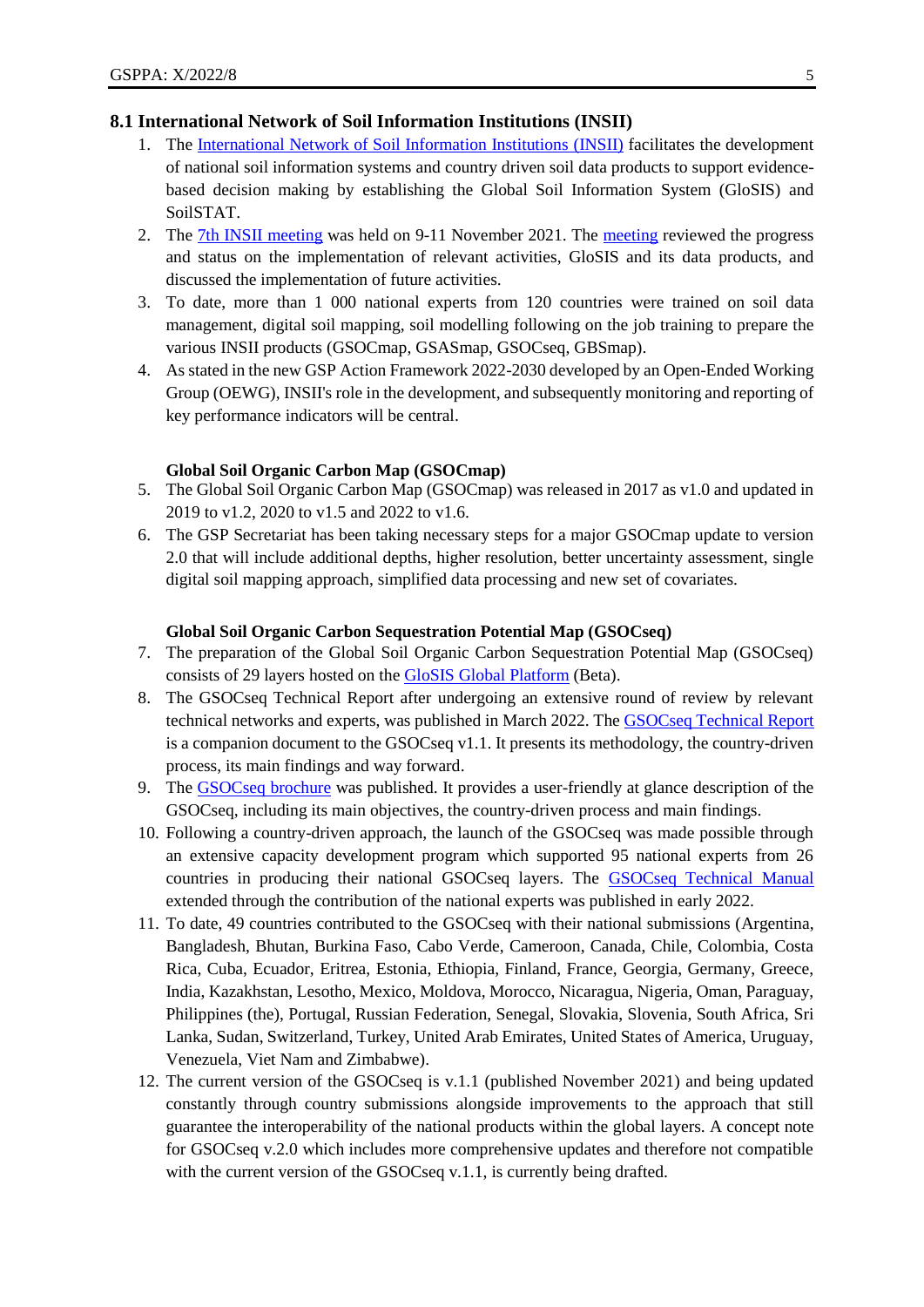13. A dedicated GSOCseq Working Group (WG) has been established with the objective of consolidating a way forward for improvements to be incorporated in future versions of the GSOCseq v.1.x and GSOCseq v2.x, and contribute and review the GSOCseq manuscript to be published in a high impact journal. The first meeting of the GSOCseq WG was held in February 2022.

#### **Global Salt Affected Soils Map (GSASmap)**

- 14. The first version of the [Global Salt Affected Soils Map \(GSASmap\)](https://www.fao.org/global-soil-partnership/gsasmap/en) was launched in October 2021 during the Global Symposium on Salt Affected Soils (GSAS21). The GSASmap v1.0 was contributed by 118 countries from all GSP regions.
- 15. After the launch, the GSP Secretariat delivered on-demand technical support and trainings focusing on the hotspot regions where the salinisation is the leading soil threat (Eurasia, NENA).
- 16. The dataset is being updated to v1.1 with new submissions from Algeria, Kazakhstan, Libya, Mongolia and Uganda.
- 17. The [GSASmap brochure](https://www.fao.org/documents/card/en/c/cb7247en) was published in October 2021 which summarizes the main results from the GSASmap dataset.

#### **Global Black Soil Distribution Map (GBSmap)**

- 18. The Global Black Soil Distribution Map (GBSmap) has been developed by the INBS members and GBSmap v1.0 is being launched at the 10th GSP PA.
- 19. The product consists of two maps the Global Black Soil Distribution Map and the Global Black Soil Probability Map - the GBSmap brochure and the GBSmap Technical Report.
- 20. 14 INBS countries (Argentina, Brazil, Bulgaria, Canada, China, Colombia, Indonesia, Mexico, Poland, Russian Federation, Slovakia, Ukraine, United States of America, and Uruguay) contributed to the first version of the GBSmap.
- 21. Many INBS members could not contribute to the first version of the map due to the data availability constraints for mapping black soils according to the endorsed [black soil definition.](https://www.fao.org/global-soil-partnership/intergovernmental-technical-panel-soils/gsoc17-implementation/internationalnetworkblacksoils/more-on-black-soils/definition-what-is-a-black-soil/en/) The GSP Secretariat has prepared a gap-filling data for the countries that could not provide their GBSmap layers until the launch date.
- 22. The GBSmap will be updated upon the contribution from the remaining INBS members.

#### **Global Soil Nutrient and Nutrient Budget Maps (GSNmap)**

- 23. The process to develop the global soil nutrient and soil budget maps (GSNmap) was initiated at the beginning of 2022. To date, GSNmap Concept Note has been prepared.
- 24. The GSNmap approach aims to generate data products in two phases. Soil macronutrients, micronutrients and key soil properties will be developed during the first phase and the global soil nutrient budget maps in the second phase.
- 25. A GSNmap working group has been established to support the process. The GSNmap Working Group consists of experts from INSII, ITPS and interested experts from the research community.
- 26. INSII and GSP Secretariat are taking necessary steps for further development (GSNmap Technical Specifications and Country Guidelines, GSNmap Technical Manual, GSNmap Capacity Development Programme).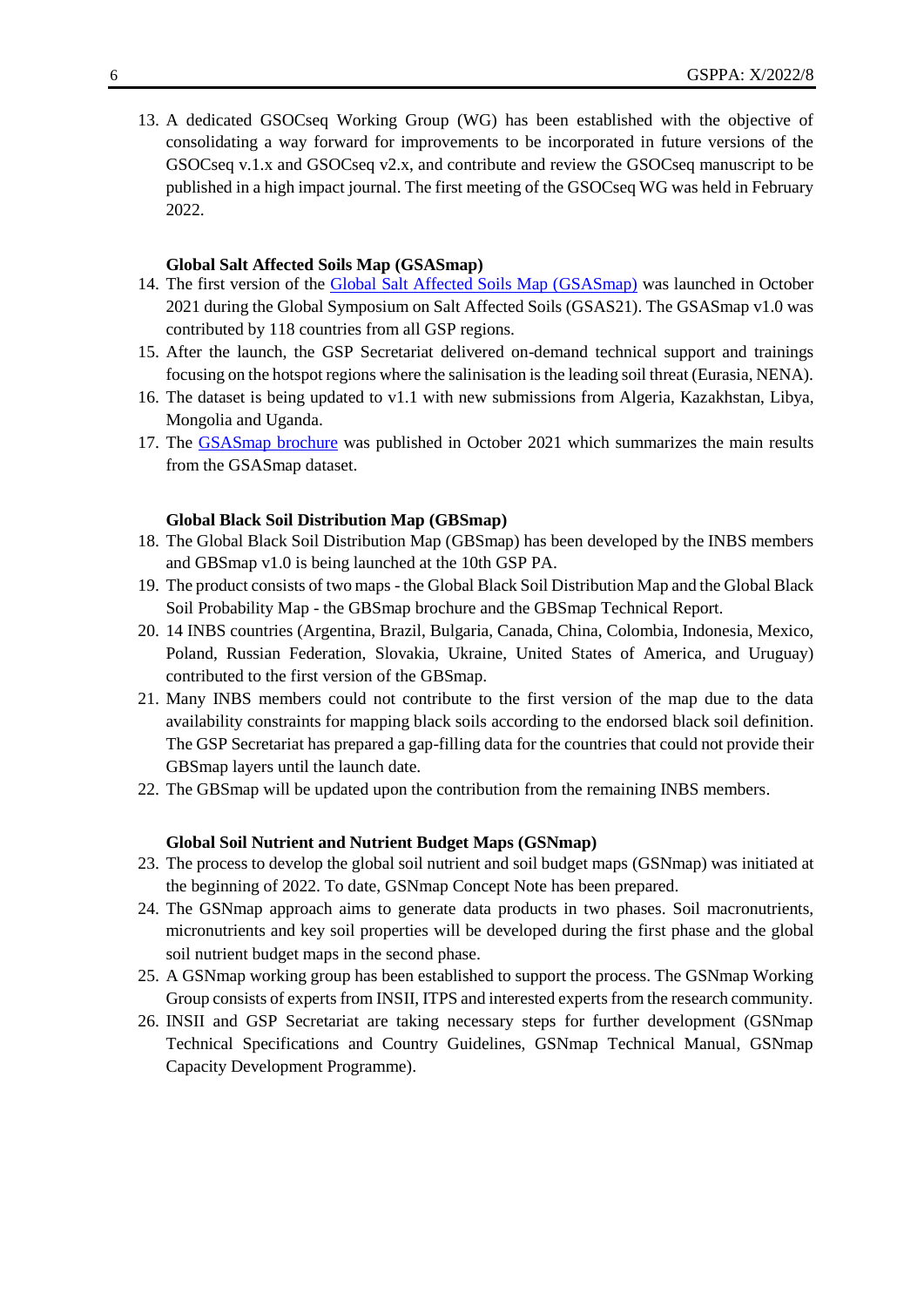#### **Global Soil Erosion Map (GSERmap)**

- 27. The Global Soil Erosion Map (GSERmap) activities have started in the first quarter of 2022 with a focus on country-driven development of harmonized database for soil erosion assessment.
- 28. The activities begun with the formation of a GSERmap Working Group, which is responsible for the development of technical documents for GSERmap. The working group comprises experts from INSII, ITPS and lead experts in soil erosion research. The group has started reviewing tools and documents for capacity building of national experts.
- 29. Country-level activities for GSERmap will begin from the third quarter of 2022. GSERmap will produce harmonized national, regional, and global databases for assessing and reporting soil erosion and updated maps of erosion.

#### **GloSIS System Development**

30. GloSIS 1.0 implementation will resume upon the endorsement of the GSP Action Framework.

# **8.2 Global Soil Laboratory Network (GLOSOLAN), including the GLOSOLAN Initiative on soil spectroscopy (GLOSOLAN-Spec)**

- 31. The number of soil laboratories registered in [GLOSOLAN](https://www.fao.org/global-soil-partnership/glosolan/en/) kept growing in 2021-2022 thanks to the organization of online meetings and training sessions, and the establishment of the National Soil Laboratory Networks (NASOLANs). The network currently counts more than 800 members from 153 countries.
- 32. The **5<sup>th</sup> GLOSOLAN** meeting was organized virtually in November 2021 to define its work plan for the year 2022 and to revise the network governance. Ms. Miriam Ostinelli from Argentina was elected GLOSOLAN Chair and Mr. Elh Moudi Moustapha Abdourahaman from Niger was elected GLOSOLAN vice-Chair for 2021-2023. A Steering Committee composed by five experts and a Technical Committee composed by 20 experts were established. These committees are tasked to support the GLOSOLAN Chair and vice-Chair in complying with their role, and to provide technical advice and support to the GLOSOLAN working groups (see the [Terms of Reference](https://www.fao.org/3/cb8506en/cb8506en.pdf) endorsed during the 5<sup>th</sup> GLOSOLAN meeting). Members were selected based on their technical skills and ensuring regional and gender balance.
- 33. The annual meetings of the Regional Soil Laboratory Networks (RESOLANs) for Africa [\(AFRILAB\)](https://www.fao.org/global-soil-partnership/glosolan/regional-soil-laboratory-networks/afrilab/en/), Asia [\(SEALNET\)](https://www.fao.org/global-soil-partnership/glosolan/regional-soil-laboratory-networks/sealnet/en/), Europe and Eurasia [\(EUROSOLAN\)](https://www.fao.org/global-soil-partnership/glosolan/regional-soil-laboratory-networks/eurosolan/en/), Latin America [\(LATSOLAN\)](https://www.fao.org/global-soil-partnership/glosolan/regional-soil-laboratory-networks/latsolan/en/), the Near East and North Africa [\(NENALAB\)](https://www.fao.org/global-soil-partnership/glosolan/regional-soil-laboratory-networks/nenalab/en/), and the Pacific [\(ASPAC\)](https://www.fao.org/global-soil-partnership/glosolan/regional-soil-laboratory-networks/aspac/en/) were successfully convened in virtual modality between October and November 2021, to revise the network work plan and position in GLOSOLAN. All RESOLANs agreed to establish a regional Steering Committee to support the RESOLAN Chair and vice-Chair(s) in triggering and implementing national and regional actions, and to monitor the performance of National Reference Laboratories against their ToRs.
- 34. Countries were motivated to establish their [National Soil Laboratory Networks \(NASOLANs\)](https://www.fao.org/global-soil-partnership/glosolan/national-soil-laboratory-networks/en/) to downscale GLOSOLAN activities and to develop country specific work plans. The implementation of this activity is led by the National Reference Laboratories in GLOSOLAN as reported in the [Terms of Reference of laboratories in GLOSOLAN.](http://www.fao.org/3/ca7509en/ca7509en.pdf) GSP Focal Points were asked to nominate/reconfirm National Reference Laboratory as needed and to support them and NASOLANs in formulating projects, organizing activities and assist as needed.
- 35. Countries and territories where a National Reference Laboratory has not yet been nominated are: Afghanistan, Côte d'Ivoire, Denmark, Ireland, Italy, Kazakhstan, Kuwait, Libya, Mali, Moldova, Papua New Guinea, Qatar, Serbia, Solomon Islands, Somalia, Spain, Switzerland, Uganda, United Arab Emirates, and United Kingdom of Great Britain and Northern Ireland.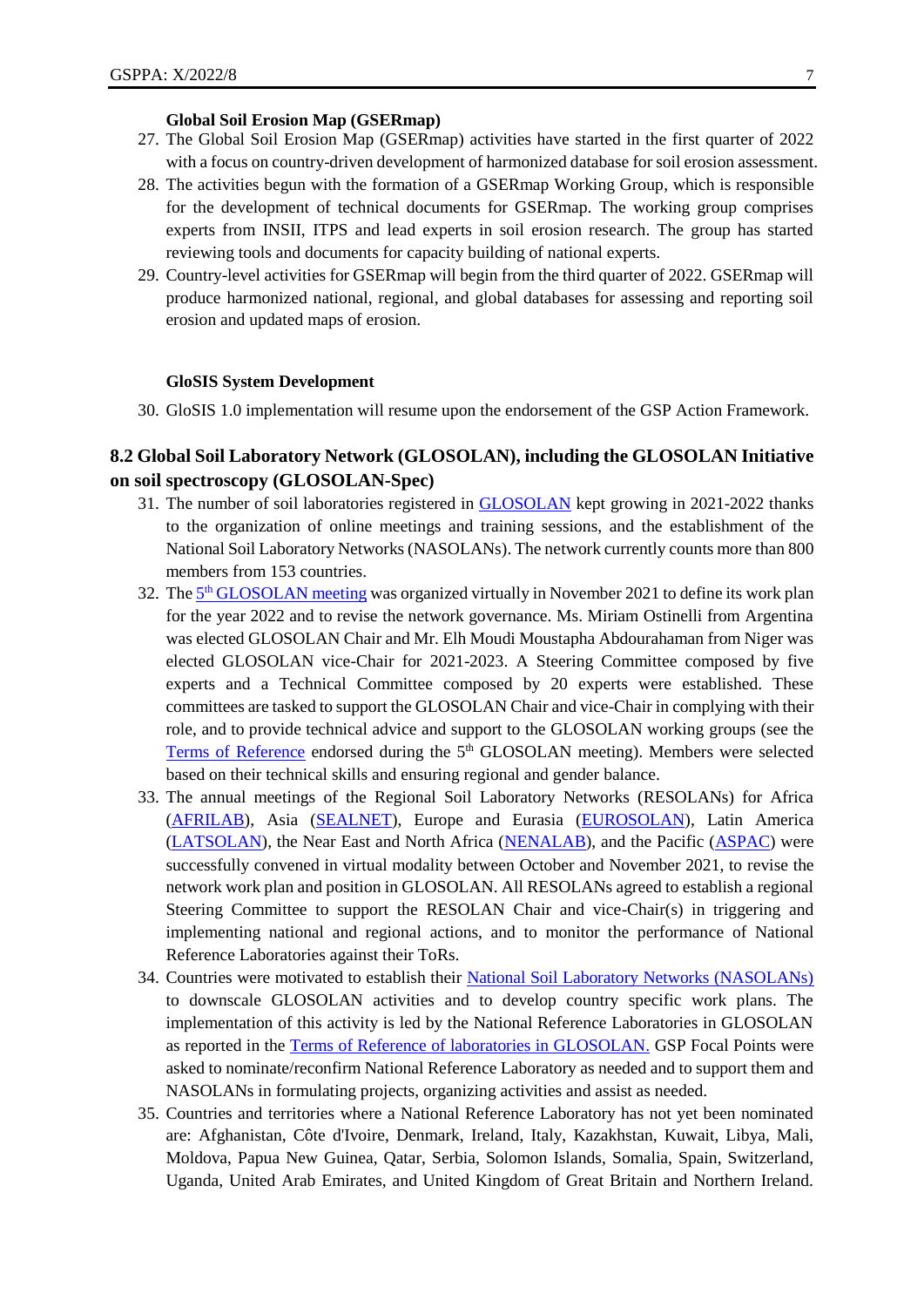Moreover, countries with no laboratory registered in the network are: Andorra, Angola, Antigua and Barbuda, Bahamas, Barbados, Belize, Bosnia and Herzegovina, Brunei Darussalam, Burundi, Central African Republic, Comoros, Congo, Cook Islands, Cyprus, Democratic People's Republic of Korea, Dominica, Equatorial Guinea, Faroe Islands, Grenada, Guinea-Bissau, Guyana, Kiribati, Lithuania, Luxembourg, Maldives, Malta, Marshall Islands, Mauritius, Micronesia, Monaco, Montenegro, Nauru, Niue, Norway, Palau, Saint Kitts and Nevis, Saint Vincent and the Grenadines, San Marino, Seychelles, Singapore, Suriname, Sweden, Tajikistan, Timor-Leste, Tokelau, Turkmenistan, Tuvalu and Vanuatu.

- 36. Within each RESOLAN, members of the regional Steering Committee were tasked to identify and contact soil laboratories operating in the above-listed countries and invite them to register in GLOSOLAN. Further, GSP Focal Points are kindly requested to encourage soil laboratories from those countries to register in GLOSOLAN.
- 37. In 2021, GLOSOLAN worked on harmonizing [13 standard Operating Procedures \(SOPs\).](https://www.fao.org/global-soil-partnership/glosolan/soil-analysis/standard-operating-procedures/en/)
- 38. GLOSOLAN will collaborate with other GSP networks (i.e. INBS, INSAS, NETSOB) to (i) harmonize new standard operating procedures (SOPs), (ii) revise the SOPs harmonized by GLOSOLAN in the previous years, (iii) organize training sessions on how to implement the SOPs, and (iv) prepare awareness raising material on the importance of measuring soil parameters.
- 39. Seventeen training workshops on the [implementation of the GLOSOLAN SOPs,](https://www.fao.org/global-soil-partnership/glosolan/capacity-development/wet-chemistry/en/) [soil](https://www.fao.org/global-soil-partnership/glosolan/capacity-development/dry-chemistry/en/)  [spectroscopy,](https://www.fao.org/global-soil-partnership/glosolan/capacity-development/dry-chemistry/en/) [quality control in the laboratory,](https://www.fao.org/global-soil-partnership/glosolan/capacity-development/qaqc/en/) an[d laboratory health and safety](https://www.fao.org/global-soil-partnership/glosolan/capacity-development/health-and-safety/en/) were organized in Arabic, English, French, and Spanish. These were attended by around 6 000 participants and counted on the support of 26 experts from 16 different countries from all regions that acted as trainers. Training topics focused on the main needs pointed out by countries at the RESOLAN meetings, and the outcomes of the [Global Soil Laboratory Assessment 2020 \(laboratories](https://www.fao.org/3/cb6395en/cb6395en.pdf)  [capacities and needs\).](https://www.fao.org/3/cb6395en/cb6395en.pdf) A new series of webinars is scheduled to take place starting from March 2022.
- 40. [Three training videos,](https://www.fao.org/global-soil-partnership/glosolan/soil-analysis/sops/volume-2-2/en/) supporting the implementation of GLOSOLAN SOPs on soil organic carbon determination, were developed by the national reference laboratories from Thailand, the Russian Federation and the Philippines. Videos are available online with subtitles in all FAO official languages. More videos on sample pre-treatment and pH determination will be prepared in 2022.
- 41. In addition to the online training, GLOSOLAN started working on laboratory health and safety by producing a [poster on some basic guidelines,](https://www.fao.org/3/cb7586en/cb7586en.pdf) available in all FAO official languages. Material on laboratory risk management (risk identification, assessment and control) is under preparation.
- 42. A global proficiency test (PT) was organized in 2021-2022 involving around 230 soil laboratories from 106 different countries. This activity aims to assess the quality of the analytical performance of the laboratories when implementing the GLOSOLAN SOPs, in order to validate the SOPs and identify any necessary adjustments (revision of the SOPs, capacity building or training, better equipment, etc.). Targeted soil parameters were: soil organic carbon, available phosphorus and total nitrogen. A regional PT for the Near East and North Africa and a national PT for the Russian Federation will be launched upon completion of the global PT. Other countries like Mexico have already expressed interest in organizing independent PTs.
- 43. The [Soil Import Legislation \(SIMPLE\)](https://www.fao.org/global-soil-partnership/glosolan/simple-soil-import-legislation/custom-control-procedure-database/en/) database was revised and updated in order to support laboratories on the organization of regional and national PTs.
- 44. Th[e Global Soil Laboratory Assessment 2020 | laboratories capacities and needs](https://www.fao.org/3/cb6395en/cb6395en.pdf) was published in September 2021 and launched during World Soil Day 2021. The document provides a clear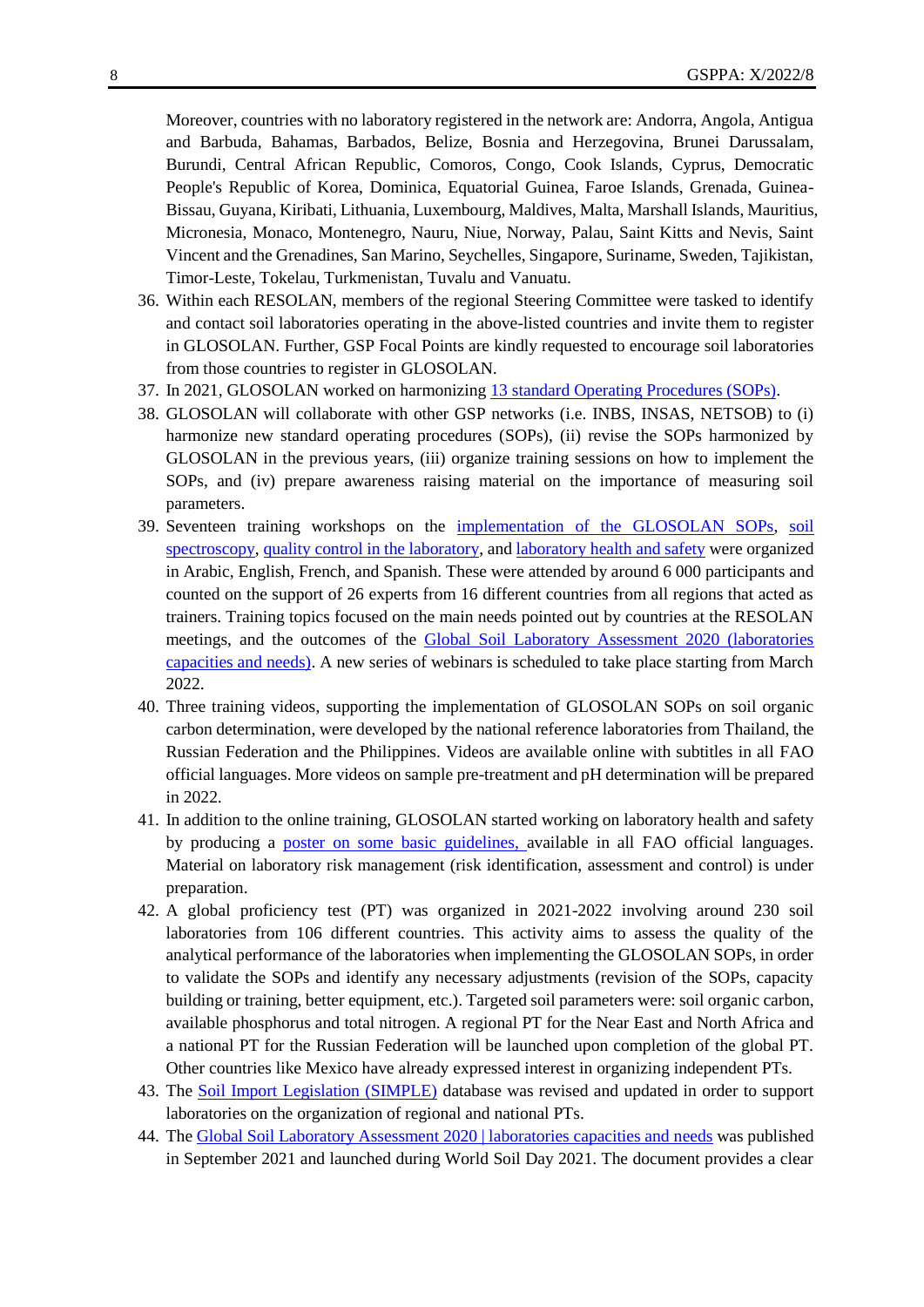overview of the status of soil laboratories worldwide, thanks to the information provided by 241 laboratories operating in 142 countries. A new global assessment will be launched in 2022.

- 45. [Soil laboratory equipment](https://www.fao.org/global-soil-partnership/glosolan/equipment/en/) was donated to soil laboratories in Botswana, Colombia, Costa Rica, Dominican Republic, Ecuador, Georgia, India, Jamaica, Kenya, Lebanon, Mexico, North Macedonia, Peru, Philippines, Thailand, Viet Nam and Zambia that participated in the GLOSOLAN PT 2019 and that did not require major training.
- 46. The [GLOSOLAN initiative on soil spectroscopy \(GLOSOLAN-Spec\)](https://www.fao.org/global-soil-partnership/glosolan/soil-analysis/dry-chemistry-spectroscopy/en/) held its second plenary meeting in November 2021. Around 250 experts from 81 countries met to revise the objectives and the governance of the initiative, and to define the work plan of the network for 2022. The revised structure of the governance is made up by the GLOSOLAN-Spec Chair (Prof. Eyal Ben Dor, Israel), and a Steering Committee made up by experts on soil spectroscopy from all regions. Several leading institutes/research groups dealing with soil spectroscopy are gathered under the GLOSOLAN-Spec to further develop soil spectroscopy at the country level.
- 47. In 2021, GLOSOLAN-Spec worked on writing a beginner-level training material ("A Primer [on Soil Analysis Using Visible and Near-Infrared \(vis-NIR\) and Mid-infrared \(MIR\)](https://www.fao.org/documents/card/en/c/cb9005en)  [Spectroscopy"\)](https://www.fao.org/documents/card/en/c/cb9005en), and started preparing training video courses on "Using R Software for soil spectral analysis" for the GLOSOLAN-Spec national capacity development training program 2022. GLOSOLAN-Spec aims to provide a rapid, reliable and free soil organic carbon estimation service to the world based on a spectroscopy estimation service platform (GlobeSpeC) with advanced machine-learning algorithms. This estimation service platform will largely reduce the cost and time for soil organic C analysis, and facilitate soil C monitoring at global scale by regularly updating and improving current global soil organic carbon (GSOCmap) and global soil organic carbon sequestration potential map (GSOCseq). Estimated soil property data can be used to update national soil maps in terms of spatial resolution and accuracy by national soil institution. The estimation service will be further extended to other soil properties (e.g: Soil Texture, pH, etc.).
- 48. Th[e Global Soil Spectroscopy Assessment | spectral soil data: needs and capacities](https://www.fao.org/3/cb6265en/cb6265en.pdf) was released in September 2021 and was based on the inputs collected from 97 laboratories from 56 countries.
- 49. The success of GLOSOLAN and GLOSOLAN-Spec strongly depends on the voluntary actions of its members. All the produced material and implemented activities are accessible by all GLOSOLAN members at no cost and aim to improve their analytical performance. However, this can be enhanced only if national governments support laboratories with financial support and adequate policies.
- 50. Worldwide there is a need of raising the awareness of the role played by soil laboratories in producing reliable and comparable soil data, which are essential to develop plans of actions to promote sustainable soil management. GLOSOLAN worked on this by publishing a [poster](https://www.fao.org/3/cb6020en/cb6020en.pdf) on the positive impact of soil laboratories to a series of stakeholders. However, greater support is needed, also by the GSP Focal Points. For this reason, GLOSOLAN will develop a series of policy briefs to be released in 2022-2023, focusing not only on the key-role of soil laboratories in producing good quality data, but also to highlight the need of better policies to i) support soil laboratories in sustainably dispose the soil analysed and the reagents used, ii) to invest in better infrastructures and iii) to promote the adoption of health and safety measures.

#### **8.3 International Network of Fertilizers Analysis (INFA)**

51. As endorsed by the  $8<sup>th</sup> GSP$  Plenary Assembly, the International Network on Fertilizers Quality [Analysis \(INFA\)](https://www.fao.org/global-soil-partnership/infa/en/) was established in December 2020, under the framework of GLOSOLAN. The network currently counts more than 150 members, from around 80 countries and is made up by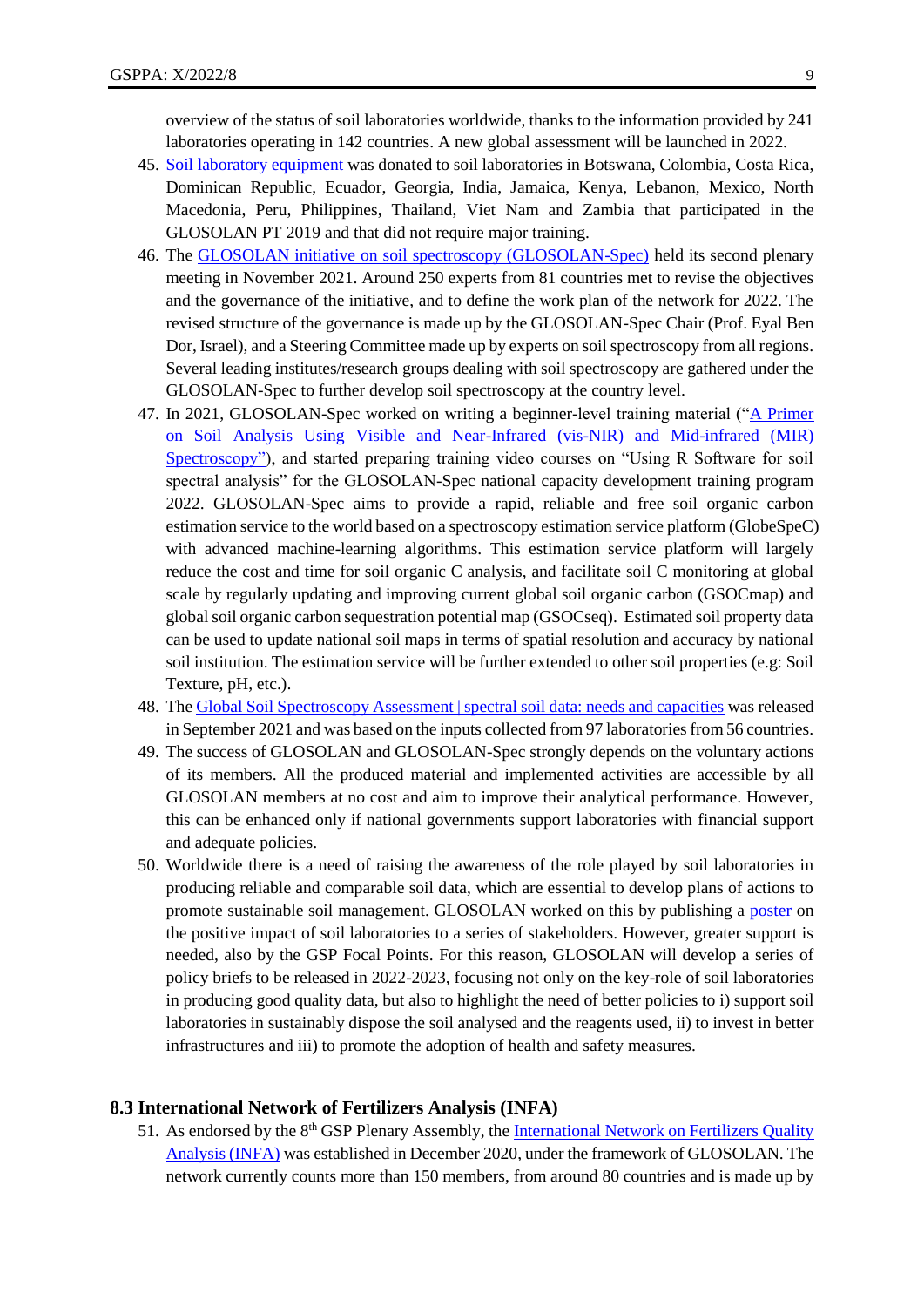three categories of laboratories displayed in the global [map of INFA laboratories:](https://www.google.com/maps/d/u/0/viewer?mid=1tvVsvslLkBmB4kaGmiZOwuOEFPvTxegD&ll=16.25315900991102%2C0&z=2) (i) laboratories that have the official mandate of their government to do fertilizer analysis; (ii) laboratories that do fertilizer analysis on a voluntary basis; and (iii) laboratories which do not perform fertilizer analysis yet but are interested in the topic. INFA has increased its membership by 7 percent and has expanded its presence in 10 additional countries since 2021.

- 52. [The Second Meeting of INFA](https://www.fao.org/global-soil-partnership/infa/second-meeting-of-the-international-network-on-fertilizers-analysis-infa/en/) was held virtually on June 2021, with the following main outcomes: objectives and indicators of performance endorsed, election of Chair (Dr. Wesley Karl Feldmann, Malawi) and vice Chair (Dr. Gerardo Ojeda, Colombia), and discussion for the topics to be addressed in the working groups.
- 53. An [INFA brochure](http://www.fao.org/3/cb4188en/cb4188en.pdf) was issued with key information on the network including the background, importance and goals being sought and how to join it.
- 54. After the working groups were established at the  $2<sup>nd</sup>$  INFA meeting in June 2021, a specific workplan was developed for each one of the working groups. Harmonization of protocols for the determination of nutrient content in fertilizers, capacity development for laboratory methodologies and practices, and the standards requirements for fertilizer analysis will be addressed by the different working groups.
- 55. INFA had its third meeting in April 2022 where members agreed to focus on the harmonization of standard operating procedures for mineral fertilizers, the development of video tutorials, and gathering information on fertilizer use and marketing.
- 56. Collaboration with the International Fertilizers Association is under discussion in the framework of the Fertilizers Code.

#### **8.4 International Network of Black Soils (INBS)**

- 57. Since 2021, the *International Network of Black Soils (INBS)* has focused on the preparation of the Global Status of Black Soils report and the Global Black Soils distribution map (GBSmap). Both publications followed a country-driven and inclusive framework engaging INBS members, national experts, ITPS and GSP Secretariat.
- 58. Eighty-five experts from 26 black soil countries contributed to the development of the Black Soils map (GBSmap) that was launched during this PA. The Global Black Soils report will be launched in July 2022.
- 59. During the 9<sup>th</sup> PA in September 2021, the Heilongjiang Province of China proposed to establish an International Research Institution on Black Soils under the INBS. The Institution would aim at capacity building and promoting international cooperation in research and knowledge exchange for sustainable use and management of black soils.
- 60. INBS organized its  $3<sup>rd</sup>$  [workshop in December 2021.](https://www.fao.org/global-soil-partnership/inbs/3rd-inbs/en/) INBS approved the establishment of the International Research Institution on Black Soils (IRIBS) to support implementation of INBS's activities. INBS work plan for 2022 includes the development of the International Guidelines on Sustainable Management of Black Soils and associated training courses.
- 61. The INBS is committed to address the gaps identified in the report and map in order to conserve black soils.

# **8.5 International Network of Salt Affected Soils (INSAS)**

- 62. The [International Network of Salt-Affected Soils \(INSAS\)](https://www.fao.org/global-soil-partnership/insas/en/) was established in 2019. The Network aims to facilitate the sustainable and productive use of salt-affected soils (SAS) for current and future generations. The network is currently composed by 662 members from 125 countries.
- 63. The INSAS activities are entrusted to four working groups comprised of experts in the relevant areas of work: (i) Mapping, assessing and monitoring of salt-affected soils; (ii) Sustainable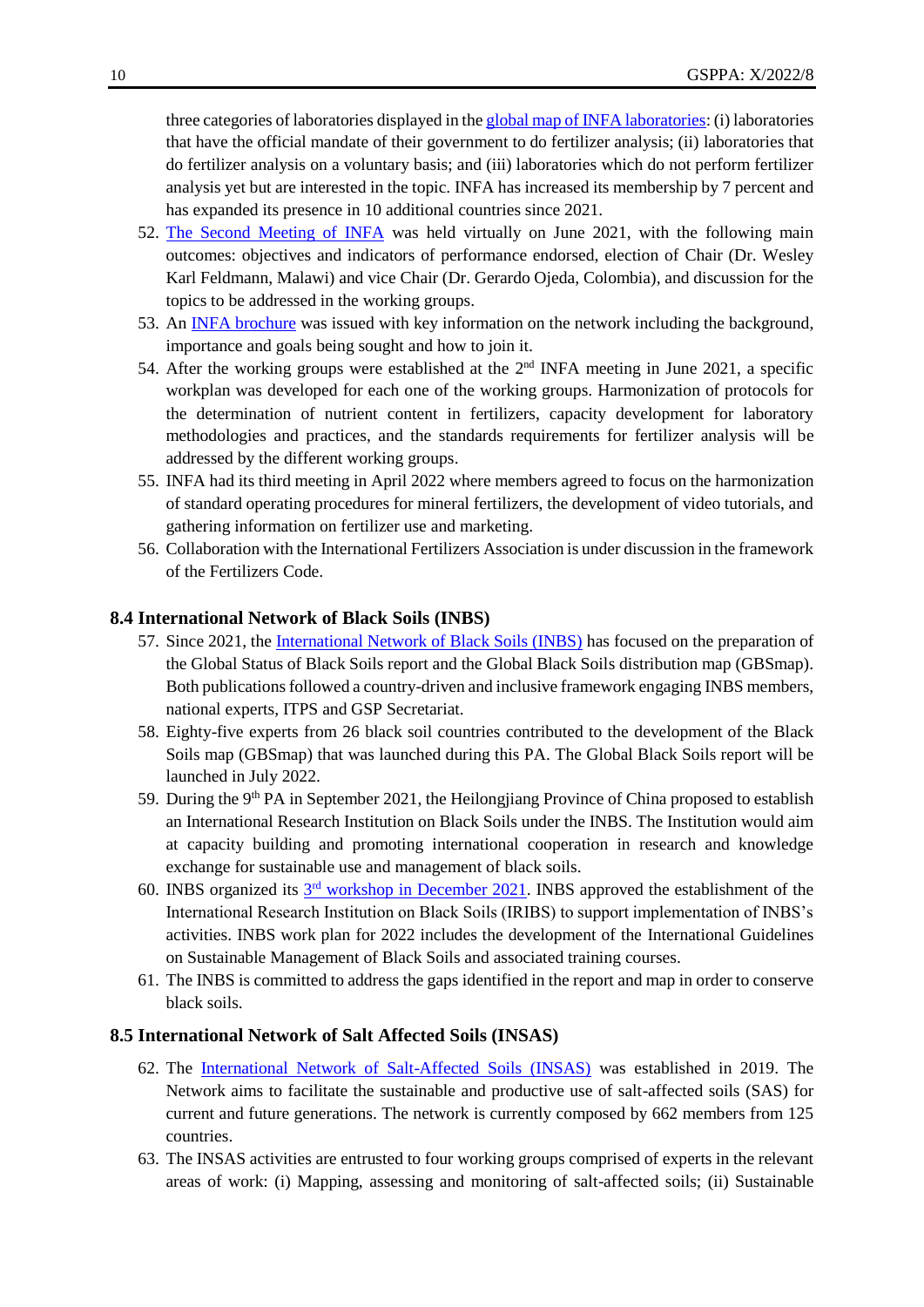management of salt-affected soils (practices, policy); (iii) SAS and crops: Halophyte agriculture and salt-tolerant crops; (iv) SAS and Water: Integrated soil and water management under saline/sodic conditions.

- 64. In 2021, working sessions of the different groups were held virtually to identify the priority tasks and start moving towards them. The Assessment working group started to work on review and refinement of methodology for mapping salt-affected soils; the sustainable soil management (SSM) working group started to work on the database on SSM practices in the context of SAS; the crops working group prioritized the work on the review of existing models connecting crop/plant production and soil salinity/sodicity; the water working group prioritized the work on a manual on sustainable water management in saline/sodic environments.
- 65. The INSAS members are contributing to the development of the Global report on the status of salt-affected soils.

# **8.6 International Network on Soil Biodiversity (NETSOB) and establishment of the Global Soil Biodiversity Observatory (GLOSOB)**

- 66. Th[e International Network on Soil Biodiversity \(NETSOB\)](https://www.fao.org/global-soil-partnership/netsob/en/) was launched on  $3<sup>rd</sup>$  December 2021 in the framework of the World Soil Day official celebration. The overall goal of NETSOB is to promote the sustainable use and conservation of soil biodiversity. The network is currently composed by [884 members from around the world.](https://www.google.com/maps/d/u/0/viewer?mid=15qhC0IIw-UPfFc07leFw8LdhO9cVp71T&ll=11.998596544172068%2C0&z=1)
- 67. NETSOB was established as per recommendation of the Global Symposium on Soil Biodiversity and as a direct contribution to the Convention on Biological Diversity's International Initiative for the Sustainable Use and Conservation of Soil Biodiversity. Collaboration between GSP and CBD on soil biodiversity is very solid.
- 68. The launch meeting defined the working groups and governance of the Network, as well as agreed on the roadmap and key activities to strengthen and improve knowledge on soil biodiversity at all levels.
- 69. NETSOB serves the global community by offering reliable evidence to support better decisionmaking both in the field and at the policy level in the sustainable use and conservation of soil biodiversity; strengthening knowledge about soil biodiversity; contributing to the development of internationally accepted biological indicators; improving the monitoring of soil biodiversity status and loss; promoting actions to increase the sustainable use of soil biodiversity and overall soil health; and identifying knowledge gaps and fosters investment and cooperation in soil biodiversity research.
- 70. The activities of NETSOB focuses on responding to four areas of work: (i) on measurement, assessment, and monitoring of soil biodiversity; (ii) on sustainable use, management and conservation of soil biodiversity; (iii) on the economics of soil biodiversity; (iv) on policies and legal instruments related to soil biodiversity.
- 71. NETSOB supports the implementation of the Global Soil Health and Biodiversity Observatory (GLOSOB). The GLOSOB will aim to monitor and forecast the condition of soil biodiversity and soil health and will serve as the framework for developing policies, promoting good practices, and developing national capacities on the state-of-the-art tools and methods on soil biodiversity and soil health assessment and maintenance.
- 72. GLOSOB is expected to be launched in the second half of 2022. A global survey was launched and its design is under preparation following an inclusive process.